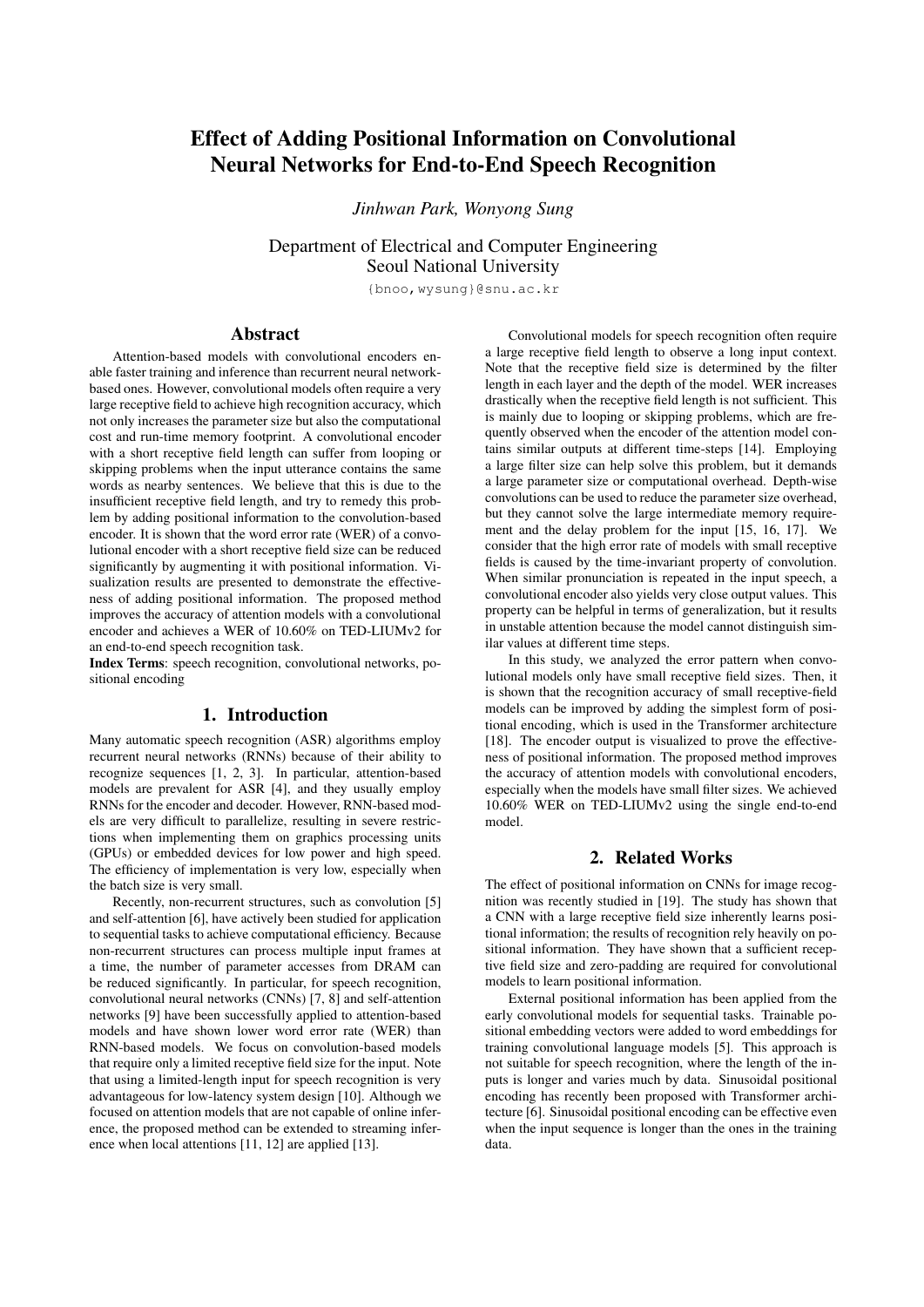

Figure 1: *(a) The attention-based model with 1-D depthwise convolutions and positional information for encoder. (b) A depthwise convolutional block and (c) a block with gating structure.*

Positional information has often been considered to help stabilize training attention weights. Attention feedback [20] and location-based attention [18] use the past attention location history to compute current attention weights. Soft-window pretraining uses auxiliary loss that encourages attention weights to be aligned with the input time steps [15]. Through our experimental results, we verified that applying positional encoding has a similar effect to these methods without modifying the model structure or training processes.

### 3. Model Description

The attention-based speech recognition model is based on [21], except that 1-D depth-wise convolutional layers are used for the encoder. Each layer is computed as follows:

$$
x'_{t,k} = \sum_{i=-(T-1)/2}^{(T-1)/2} W_{i,k} \cdot x_{t+i,k}
$$
  
\n
$$
\mathbf{h}_t = f(\mathbf{V}\mathbf{x}'_t + \mathbf{b}),
$$
\n(1)

where f is the activation function, and  $\mathbf{W} \in \mathbb{R}^{T \times D}, \mathbf{V} \in$  $\mathbb{R}^{D \times D}$  are the trainable variables. T and D denote the width and output dimensions of a convolution, respectively. For the encoder, we applied two 2-D convolutions to the input features in the frequency- and time-axis. The 1-D depth-wise convolutional layers are stacked on top of the 2-D convolutions as shown in Figure 1. We used a residual connection for every two convolutional layers. Layer normalization [22] was applied after residual connections for better convergence.

In the decoder, the attention weights  $\alpha_{i,t}$ , the energies  $e_{i,t}$ for the encoder time-step  $t$ , and decoder step  $i$  are computed as:

$$
e_{i,t} = \mathbf{v}_e^T \cdot \tanh(\mathbf{W}[\mathbf{s}_i, \mathbf{h}_t, \beta_{i,t}])
$$
  
\n
$$
\alpha_i = \text{softmax}(\mathbf{e}_i),
$$
\n(2)

where v is a trainable vector, **W** is a trainable matrix,  $s_i$  is the current decoder state, and  $\mathbf{h}_t$  is the output of the last layer of the encoder.  $\beta_{i,t}$  is the attention weight feedback which is defined as:

$$
\beta_{i,t} = \sigma(\mathbf{v}_{\beta}^T \mathbf{h}_t) \sum_{k=1}^{i-1} \alpha_{k,t}
$$
 (3)

The attention context vector is given as:

$$
\mathbf{c}_i = \sum_t \alpha_{i,t} \mathbf{h}_t. \tag{4}
$$

The decoder is a single-layer long short-term memory [23] (LSTM) that is computed as follows:

$$
\mathbf{s}_{i} = \text{LSTM}(\mathbf{s}_{i-1}, \mathbf{y}_{i-1}, \mathbf{c}_{i-1}).
$$
\n(5)

Usually, the positional encoding vector in Transformer architecture [6] is added to the input of the encoder. For Transformer architecture in speech recognition, a linear transformation is often applied to the positional encoding before being added to the input [9]. In our experiments, the best performance was obtained when the positional encoding vector was concatenated to the output of 2D convolutions. We also tried adding or concatenating it to the output of the convolutional encoders, but it made training diverge in the initial stage. We used the positional encoding vector as proposed in [6], which is computed as follows:

$$
pe_{i,2k} = \sin(i/10000^{(2k)/Dmodel})
$$
  
\n
$$
pe_{i,2k+1} = \cos(i/10000^{(2k+1)/Dmodel})
$$
\n(6)

# 4. Experimental Results

Table 1: *TED-LIUM release 2 results of the models with different filter size. Pos. denotes that positional encoding is applied.*

| Model                         | WER $\lceil \% \rceil$ |       |
|-------------------------------|------------------------|-------|
|                               | dev                    | test  |
| Conv. $15x2048$ (T=3)         | 23.01                  | 18.41 |
| Conv. $15x2048$ (T=5)         | 18.06                  | 15.18 |
| Conv. $15x2048$ (T=7)         | 17.03                  | 14.75 |
| Conv. $15x2048$ (T=11)        | 15.18                  | 12.95 |
| Conv. $15x2048$ (T=15)        | 15.41                  | 13.19 |
| Conv. $15x2048$ (T=3) + Pos.  | 15.75                  | 13.37 |
| Conv. $15x2048$ (T=5) + Pos.  | 15.24                  | 12.58 |
| Conv. $15x2048$ (T=7) + Pos.  | 15.57                  | 13.15 |
| Conv. $15x2048$ (T=11) + Pos. | 14.78                  | 12.58 |
| Conv. $15x2048$ (T=15) + Pos. | 14.87                  | 13.14 |

The experiments were performed using the RETURNN framework [24]. TED-LIUM release 2 [25] was used for training, which contains 200 hours of speech. We followed the data preprocessing pipeline used in [26]. We used a 40-dimensional mel-frequency cepstral coefficient for the input features, which were extracted every 10 ms with a 25 ms window size. Bytepair encoding (BPE) [27] with a vocabulary size of 1K was used for the output labels. The layer-wise pretraining was only applied to LSTM-based models because it lowers the accuracy when used for convolutional models. The decoder was a singlelayer 1000-dimensional LSTM algorithm for all models. The configuration files for the experiments are available online.<sup>1</sup>

<sup>1</sup>https://github.com/car3936/returnn-exp-jinh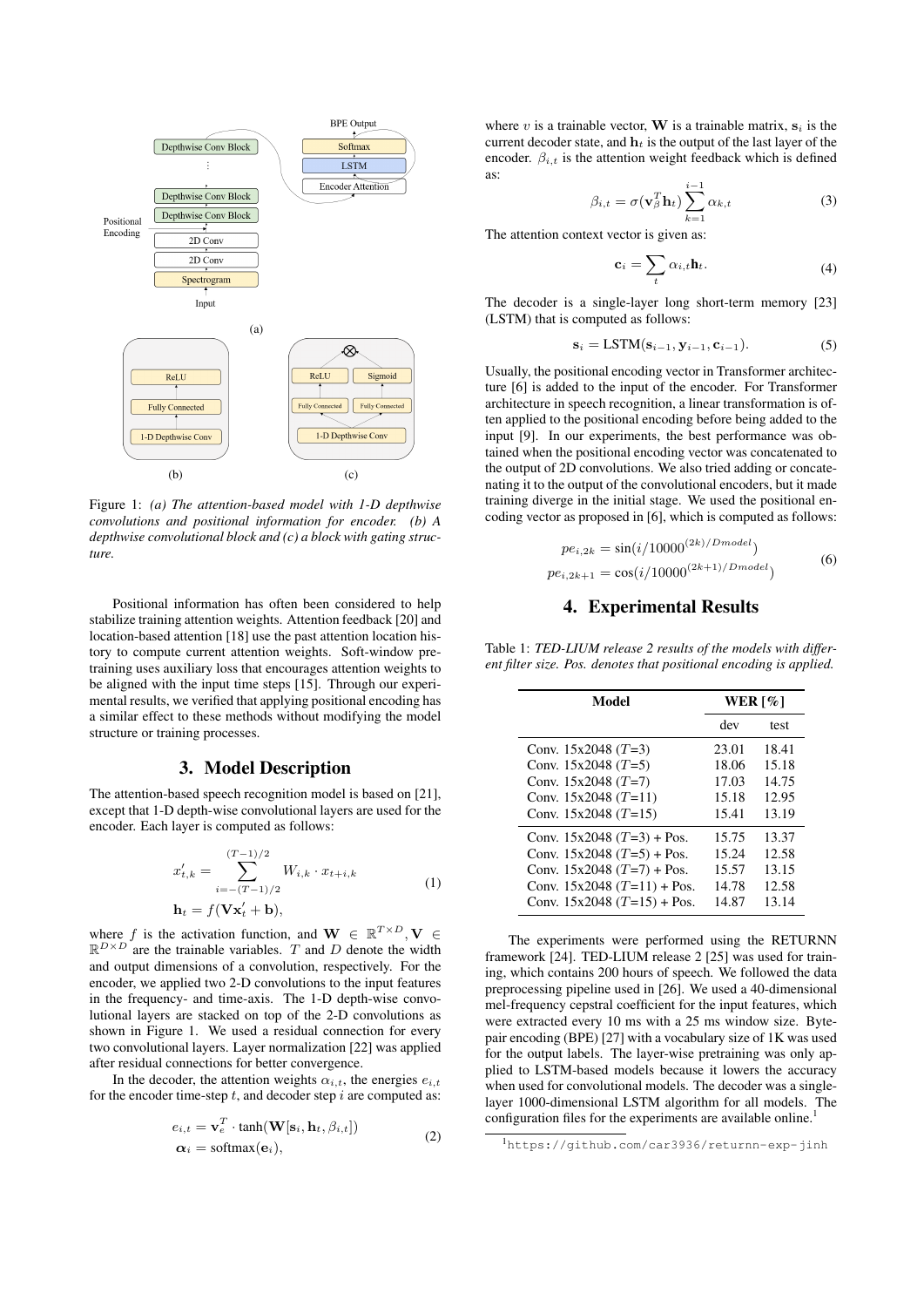```
Transcription (WadeDavis 2003 305.16 327.12)
... depend they have a curious language and marriage rule which is called linguistic exogamy you
must marry someone who speaks a different language and this is all rooted in the mythological past
yet the curious thing is in these long houses where there are six or seven languages spoken
Without positional encoding
... depend they have a curious things and these long houses where they're six or seven languages
spoken
With positional encoding
   ... depend they have a curious language and marriage rule which is called linguistic exotic me you
must marry someone who speaks a different language and this is all rooted in mythological past get
the curious things and these long houses were there six or seven languages spoken
```
Figure 2: *The original transcript and the decoded results with and without the positional encoding.*

#### 4.1. Effect of receptive field size



Figure 3: *Test WER on TED-LIUMv2 comparing models with different receptive field size.*

The experimental results of the convolutional models on TED-LIUMv2 are shown in Table 1. A 15x2048 model denotes that 15 SGCN layers with  $D = 2048$  are stacked. We trained the 15x2048 convolutional model while changing the filter width of depthwise convolutions. We applied max-pooling with a size of 2 for the initial three convolutional layers. All the models have approximately 84M parameters regardless of the filter width because the number of parameters for depthwise convolution is very small. The results show that positional encoding improved the accuracy of models consistently, especially for those with small filter sizes. Fig. 3 shows the WER of the models with different receptive field sizes. The length of the receptive field was calculated as  $(W-1) \times 80ms \times \text{\#layers}$ , where  $W$  is the filter width. The WER of the models without positional encoding sharply increased when the receptive field length was reduced. In comparison, when positional encoding was employed, the WER was not significantly affected by the length of the receptive field. This result clearly demonstrates the effect of positional encoding on CNN-based models.

We compared the decoding results of two CNN-based models with and without positional encoding. As shown in Fig. 2, the original transcription possesses two occurrences of 'curious' approximately 30 words apart. The decoding result without positional encoding yields a shortened sentence that skips the words between the two occurrences of 'curious'. However, decoding with positional encoding faithfully shows all the words. Such skipping occurred frequently over the entire test set. Fig. 4 shows a histogram of the number of errors according to the lengths of the transcriptions. We plot the results of the LSTM and the convolutional models with and without positional encoding. The number of errors differed significantly in longer sequences that are more likely to contain repeated words. This



Figure 4: *The average edit distance of test set according to the length of transcription.*



Figure 5: *The visualization of encoder output using PCA. The first two principal components are used for visualization. The points of 92-94th and 214-216th steps are indicated with text, which correspond to pronunciation of the word 'curious'. (a) filter width = 3 (b) filter width = 3 with positional encoding. (c) filter width = 5 (d) filter width = 5 with positional encoding.*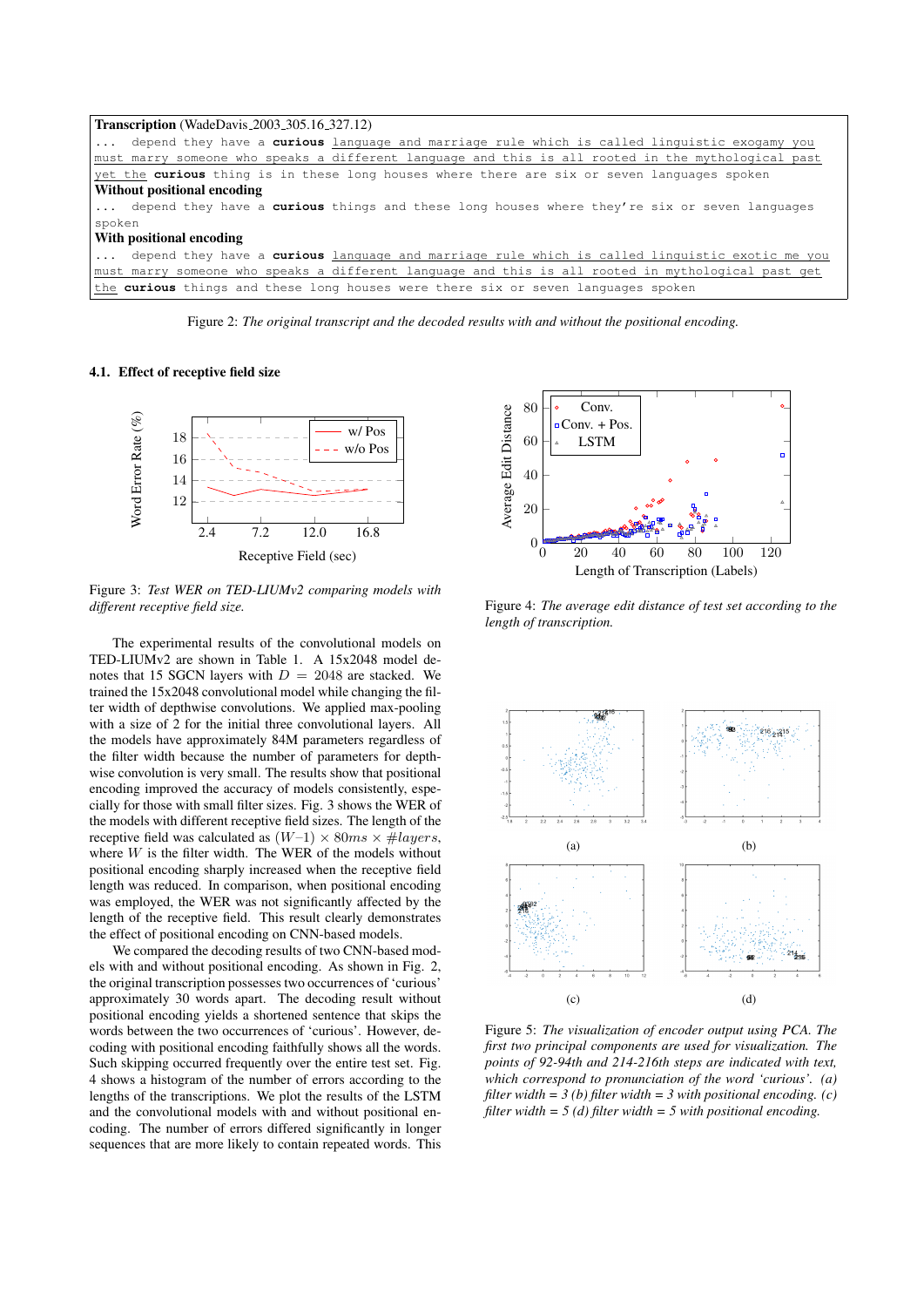

Figure 6: Attention energy  $e_i$  (left) and weight  $\alpha_i$  (right) of *models (a) (b) without and (c) (d) with positional encoding are shown. Darker pixels indicate higher values.*

suggests that the convolutional model is vulnerable to skipping problems, and applying positional encoding can alleviate this issue.

#### 4.2. Visualization

We used principal component analysis (PCA) [28] to analyze the effect of positional encoding on the output of the encoder. Fig. 5 shows a visualization of the encoder outputs of the convolutional models. Each point corresponds to a single time-step output of the encoder. We focused on the results of the 92-94th and 214-216th step outputs, which correspond to the first and second occurrences of 'curious', respectively. In Fig. 5 (a) and (c), the encoder output of the convolutional models has a similar component when the input speech contained repeated pronunciation. When positional information was applied, the encoder outputs were located at a distance, as shown in Fig. 5 (b) and (d). This clearly indicates that positional encoding makes the outputs discriminative when similar words are applied.

The attention energy  $e_i$  and the attention weight  $\alpha_i$  in Eq. (3) is plotted in Fig. 6. The horizontal and vertical axes correspond to the decoder and encoder time steps, respectively. The label from transcription was given to the decoder every step for plotting the attention energy, while the previous output was used for the attention weight. In Fig. 6 (a), the energy has a high value in the area indicated by the red box. This causes a misalignment of attention in the inference time and results in skipping, as shown in Fig. 6 (b). In Fig. 6 (c), the energy is more concentrated around the diagonal components compared to Fig. 6 (a). This is a desired property when training the attentionbased model, since it prevents the model from diverging in the initial stage of training [15].

Table 2: *Experimental results of convolutional models with different sizes. LSTM and Transformer models are shown for comparison. Decoder is a single-layer 1000-dimensional LSTM for all the models.*

| Model                         | WER $\lceil \% \rceil$ |       | Params. |
|-------------------------------|------------------------|-------|---------|
|                               | dev                    | test  |         |
| Bidir. LSTM 6x1024 [26]       | 11.7                   | 10.5  | 161M    |
| Transformer [26]              | 14.7                   | 12.5  | 100M    |
| Bidir. LSTM 6x1024            | 12.65                  | 10.57 | 161M    |
| Bidir. LSTM $6x1024 + Pos$ .  | 17.70                  | 12.35 | 161M    |
| Unidir. LSTM 6x1536           | 16.78                  | 14.42 | 127M    |
| filter width $=$ 3            |                        |       |         |
| Conv. 15x2048                 | 23.01                  | 18.41 | 84M     |
| Conv. $15x2048 + Pos$ .       | 15.75                  | 13.37 | 84M     |
| Conv. $25x2048 + Pos$ .       | 14.51                  | 11.89 | 127M    |
| Gated Conv. $35x1024 + Pos$ . | 14.94                  | 12.73 | 80M     |
| Gated Conv. $35x1536 + Pos$ . | 13.02                  | 11.04 | 229M    |
| filter width $=$ 5            |                        |       |         |
| Gated Conv. 35x2048           | 14.14                  | 11.16 | 313M    |
| Gated Conv. $35x2048 + Pos$ . | 12.81                  | 10.60 | 313M    |

#### 4.3. Comparison with other models

Table 2 shows the results of the convolutional models with large parameter sizes. The results of LSTM- and self-attention-based models are also shown for comparison. The experimental results show that using positional encoding improves the accuracy of deeper structures. Note that bidirectional LSTM and self-attention models consider the entire context of the input, which is not desirable for deployment. Unidirectional LSTM has higher WERs than convolutional models with a comparable number of parameters.

The proposed method can be applied to other convolutional structures. We tried gated convolution [7], which has been successfully applied to speech recognition tasks. With gated convolution, we achieved a 10.60% WER on the TED-LIUM v2 test set.

### 5. Concluding Remarks

In this study, we demonstrated that convolutional models with small filter sizes lack the ability to identify positional information, which incurs looping or skipping problem in end-to-end speech recognition. By adding explicit positional encoding, we prevented severe performance degradation of models with small receptive fields. The proposed method did not require any modification to model structures or training algorithms. It also had almost no computational overhead. Since convolutional encoders support fast training and inference, the proposed method is suitable for developing an on-device low-power speech recognition system.

### 6. Acknowledgements

This work was in part supported by the National Research Foundation of Korea (NRF) grant funded by the Korea government (MSIP) (No. 2018R1A2A1A05079504). This work was also partly supported by the Google AI Focused Research Awards Program awarded to Wonyong Sung.